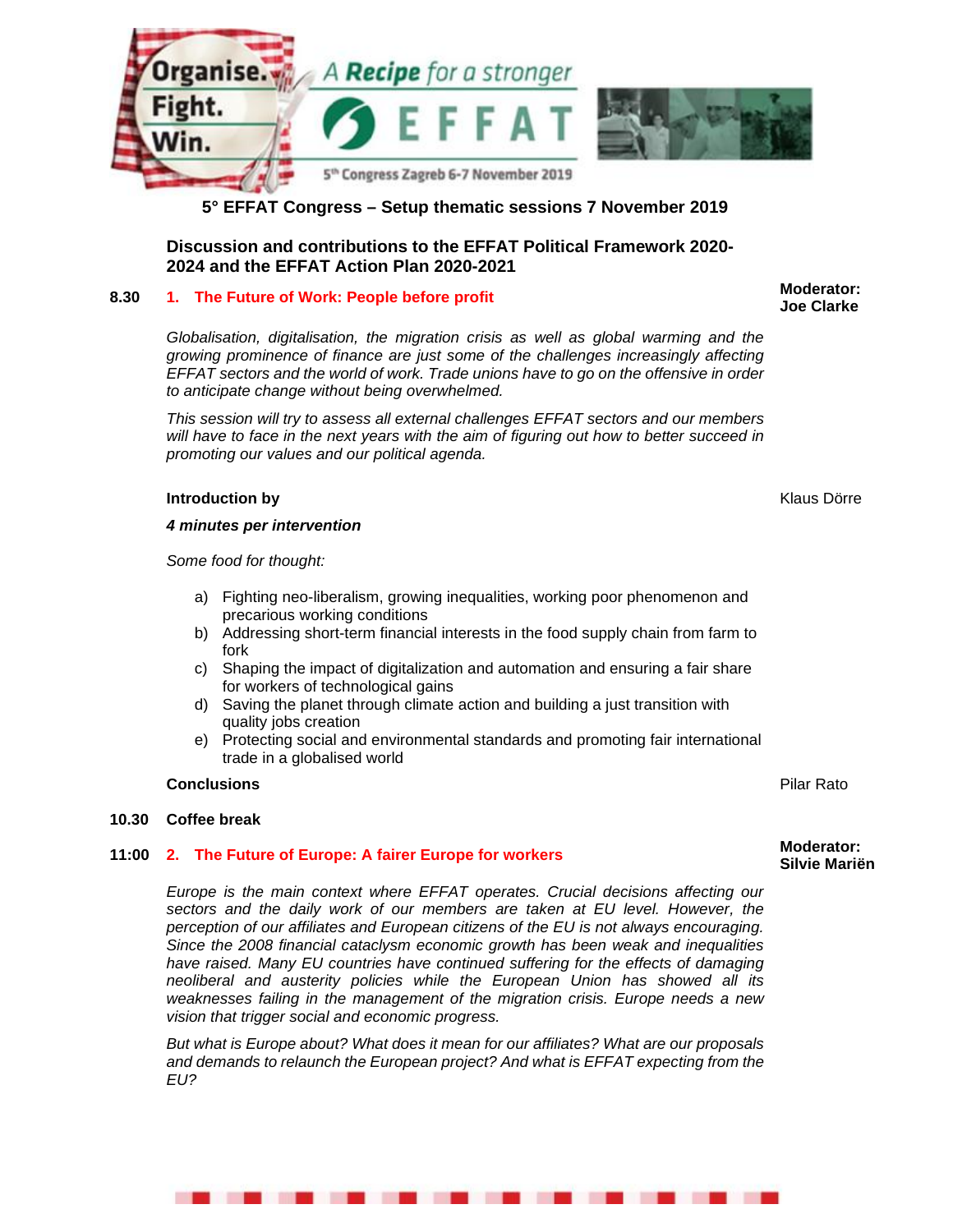



#### *4 minutes per intervention*

*Some food for thought:* 

- a) Creating a better and fairer Europe that tackles inequalities and secures social justice
- b) Strengthening collective bargaining to increase wages and achieve better standards of living and fairer working and employment conditions
- c) Promoting and supporting a fair and inclusive integration process of migrants for the benefit of all
- d) Fighting against social dumping and the attacks on workers' rights
- e) Defending democracy and society against nationalists, anti-Europeans and far-right forces
- f) Ensuring a sustainable CAP reform which creates more and better jobs

#### **Conclusions of the session**

#### **12.30 Lunch**

#### **14:00 3. The Future of Trade Unions: What is the recipe for a stronger EFFAT?**

*The labor market is changing tremendously fast and the challenges we have ahead of us impose on the Trade Union movement an internal reflection. We are often perceived, especially by young people, as old-fashion and bureaucratic entities uncapable to adapt to change. Are our structures fit for the purpose we need to deliver? How do we have to change to become stronger? What role shall young members play? And what role the most experienced ones?* 

*This session wants to launch an internal reflection about the future of the trade union movement and the future of EFFAT with the aim of finding an answer to these not simple questions.* 

#### **Introduction**

. .

#### *4 minutes per intervention*

*Some food for thought:* 

- a) Building trade union power to cope with future challenges
- b) Putting organising and recruiting of new members at the top of the agenda

. . . . . . . . . . .

- c) Building capacity to mobilise, fight and win
- d) Reinforcing solidarity within TNCs
- e) Promoting cross-border cooperation
- f) Making trade unions more attractive
- g) Changing our structures and the way we work

Somaglia

Enrico

#### **Moderator:**

Members of the Youth **Committee** 

Members of the Youth **Committee** 

**Introduction Evelyn Regner Constanting Constanting Constanting Constanting Constanting Constanting Constanting Constanting Constanting Constanting Constanting Constanting Constanting Constanting Constanting Constantin**